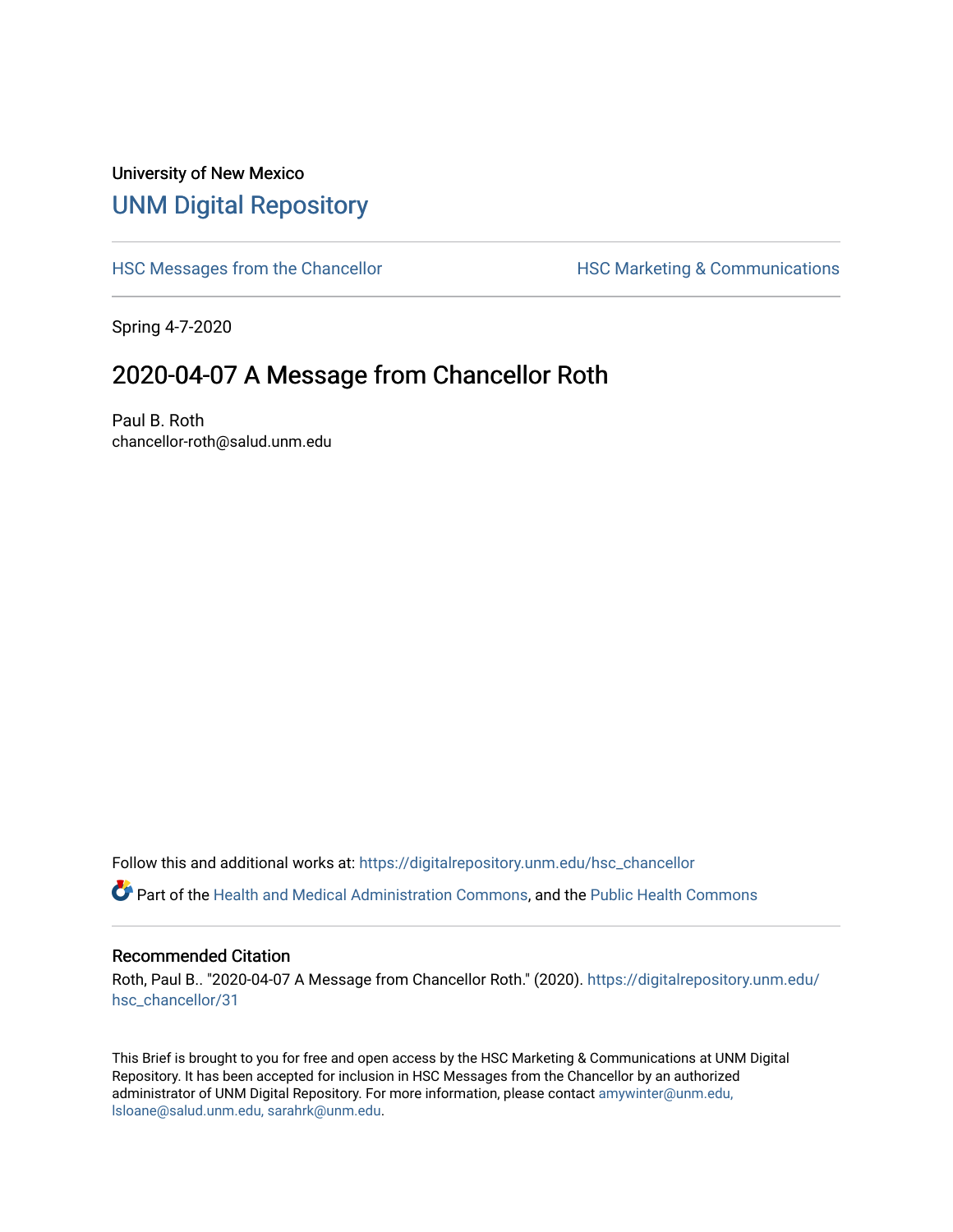

[View this email in your browser](https://mailchi.mp/21d769079edf/message-from-the-chancellor-coronavirus-4374860?e=b4bbfca2c0)

## **A Message from Chancellor Roth**

Dear Colleagues:

As of this morning, **686** New Mexicans have tested positive for the novel coronavirus and **12** patients have died. A total of **21,825** tests have been administered. Please visit the [New](https://unm.us19.list-manage.com/track/click?u=59ce53c1a4dedb490bac78648&id=9d092620cf&e=b4bbfca2c0)  [Mexico Department of Health website](https://unm.us19.list-manage.com/track/click?u=59ce53c1a4dedb490bac78648&id=9d092620cf&e=b4bbfca2c0) for the latest updates.

Those of you observing Passover or Easter this week may be grieving the inability to join together with your faith communities. Many houses of worship will be streaming services, and the [Yale Divinity School](https://unm.us19.list-manage.com/track/click?u=59ce53c1a4dedb490bac78648&id=f4393512cf&e=b4bbfca2c0) offers additional online resources.

Here are some updates on what we've been doing at the Health Sciences Center:

- The UNM Foundation has established two funds to support our colleagues at **UNM Sandoval Regional Medical Center**. Please visit [Sandoval Regional Medical Center](https://unm.us19.list-manage.com/track/click?u=59ce53c1a4dedb490bac78648&id=cc84c8bf2d&e=b4bbfca2c0)  [Employee Crisis Relief Fund](https://unm.us19.list-manage.com/track/click?u=59ce53c1a4dedb490bac78648&id=cc84c8bf2d&e=b4bbfca2c0) and the [Sandoval Regional Medical Center Crisis Relief](https://unm.us19.list-manage.com/track/click?u=59ce53c1a4dedb490bac78648&id=d054b4f37a&e=b4bbfca2c0)  [Fund](https://unm.us19.list-manage.com/track/click?u=59ce53c1a4dedb490bac78648&id=d054b4f37a&e=b4bbfca2c0) to learn more.
- UNM College of Pharmacy research faculty continue to secure NIH grant funding. **Jim Liu, PhD**, and **Laurie Hudson, PhD,** received a \$524,000 grant award for their research into Mutational Signatures of a Combined Environmental Exposure: Arsenic and Ultraviolet Radiation, and **Johnnye Lewis, PhD**, has been awarded a \$1.3 million grant for the Metal Exposure Toxicity Assessment on Tribal Lands in the Southwest